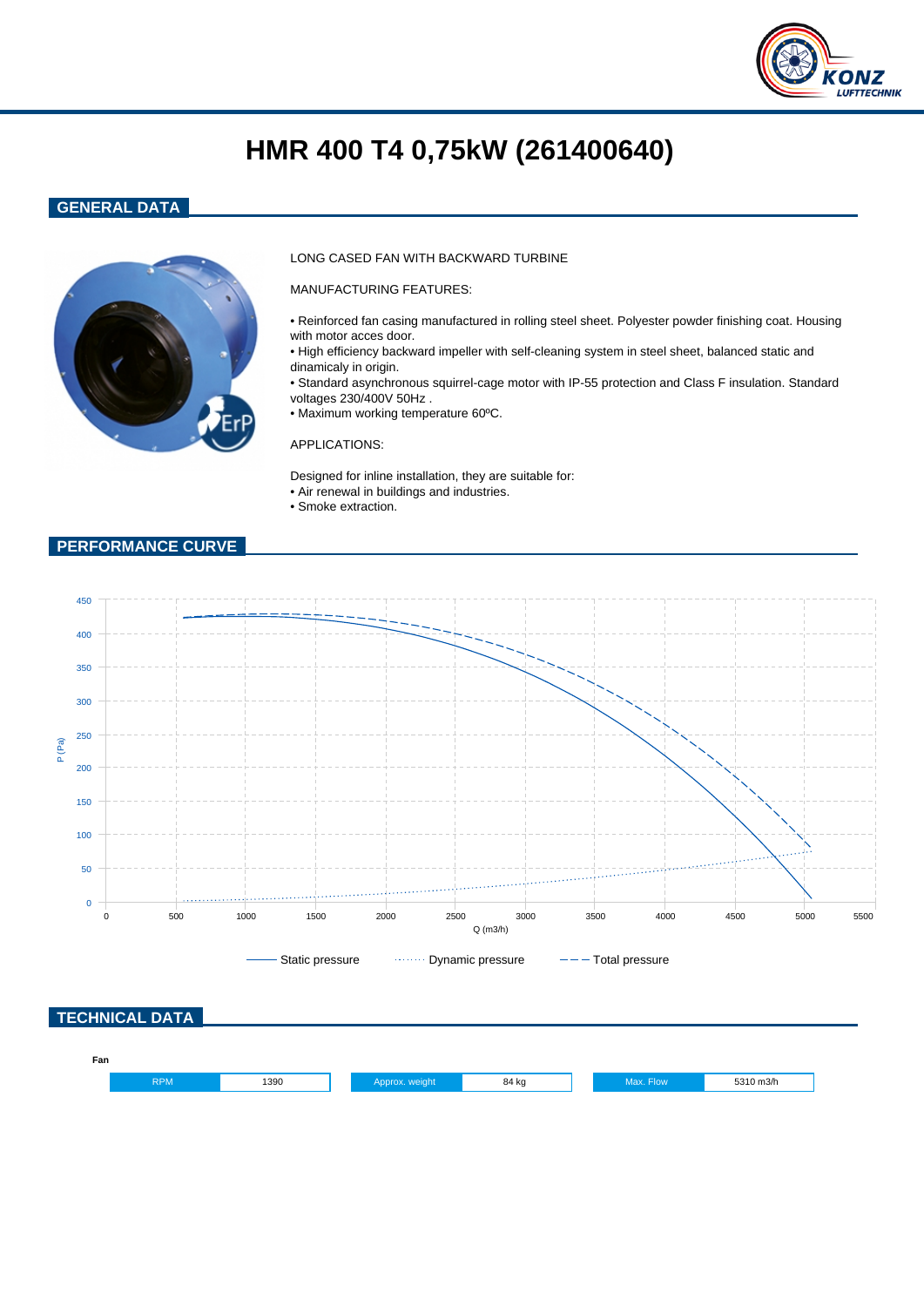

## **DIMENSIONS**





#### **Dimensions (mm)**



## **WIRING DIAGRAM**



## **ACCESSORIES**



**SAFETY SWITCH INT 6,5 1V REF:** FX452508



**OPTIONAL MOUNTING SUPPORT PO 63 REF:** 960001658





**INLET-OUTLET PROTECTION GUARD RP 63 REF:** 960330101



**FLEXIBLE JOINT REF:** 300719201